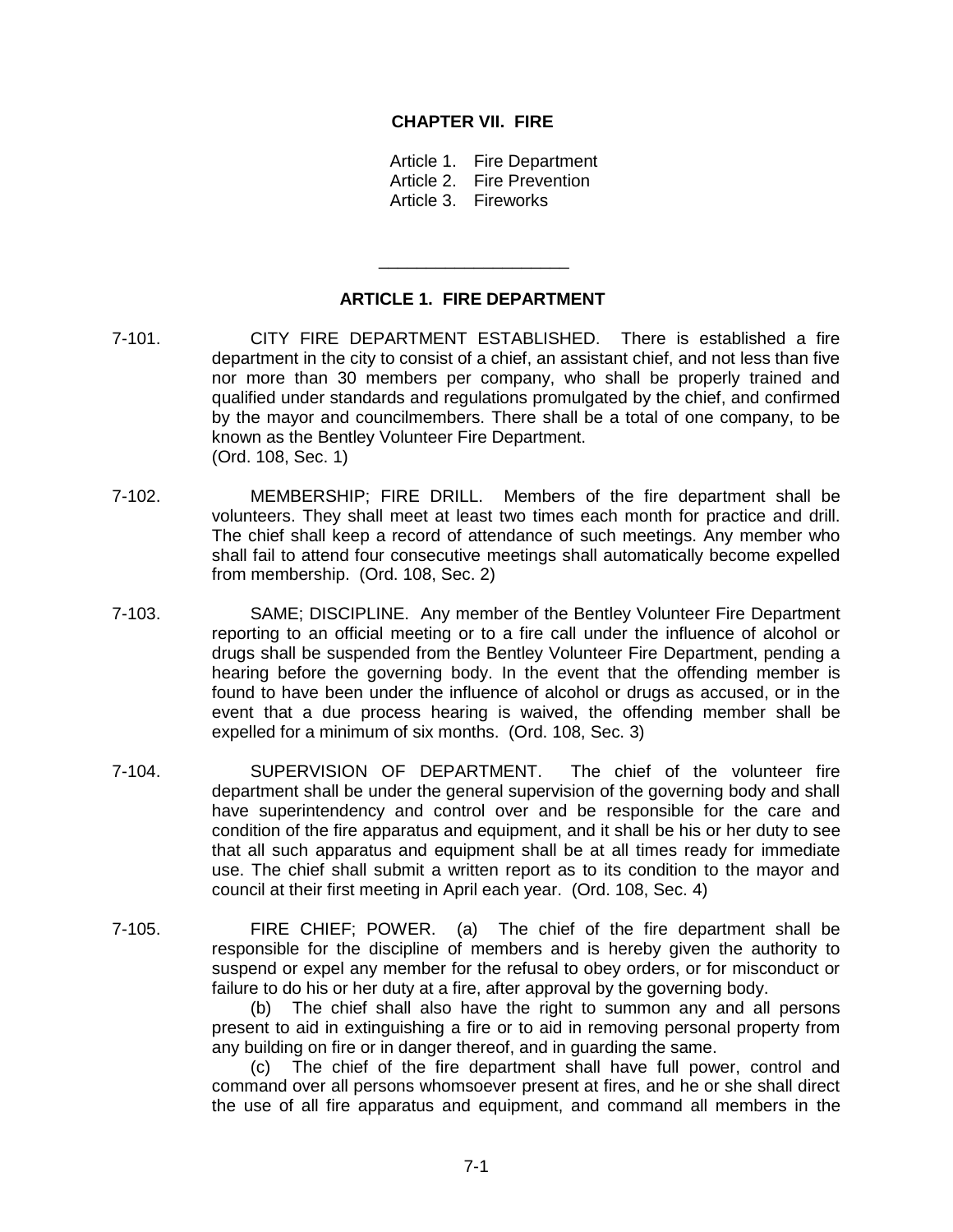discharge of their duties. He or she shall take such measures as he or she may deem necessary in the preservation and protection of property and the extinguishing of fires. The volunteer fire department shall have authority to respond to fire calls in Eagle Township, or any township there adjoining, and may enter agreements, with the approval of the governing body, with such township or townships for the provision of fire protection services by the volunteer fire department.

(Ord. 108, Sec. 5:6)

- 7-106. SAME; RECORDS. The chief of the fire department shall keep in convenient form a complete record of all fires. Such information shall include the time and location, construction of building, owner, occupancy, how extinguished, value of building and contents, loss on building and contents, insurance on building and contents, members responding to the alarm, and any other information deemed advisable. (Ord. 108, Sec. 7)
- 7-107. DUTIES. It shall be the duty of the chief of the fire department to adopt all prudent measures for the prevention of fires and for this purpose the chief or assistant chief under his or her direction may, upon request or whenever he or she has reason to believe that the safety of life and property demands it, and as often as he or she may deem necessary, enter any building, yard or premises in the city during reasonable hours for the purpose of inspection, and where dangerous, unsafe or hazardous conditions are found to exist he or she shall give such directions for the alteration, change or removal or better care or management of the same as he or she may deem proper, and such directions shall be obeyed and complied with by the person directed in that regard and at their expense. (Ord. 108, Sec. 8)
- 7-108. ASSISTANT CHIEF. In the absence of the chief, the assistant chief shall perform all the duties and have all the authority and responsibility of the chief as conferred by this article. (Ord. 108, Sec. 9)
- 7-109. PRIVATE USE OF FIRE EQUIPMENT. It shall be unlawful for any person or persons to take away or use any fire apparatus or equipment for any private purpose or for any person willfully and without proper authority to remove, take away, keep, or conceal any tool, appliance, equipment, or other article used in any way by the fire department. (Ord. 108, Sec. 13; Code 1990).
- 7-110. FIRE EQUIPMENT; EMERGENCY RIGHT-OF-WAY AND USE. (a) All fire apparatus and equipment is hereby given and granted the exclusive right- of-way over and through all streets, avenues, alleys and public thoroughfares in the city while enroute to fires or in response to any alarm, and it shall be unlawful for any person or persons to in any manner obstruct or hinder the apparatus or equipment.

(b) All emergency vehicles of the fire department, while proceeding on official business, shall be operated in strict accordance with the requirements of the Kansas Statutes regarding the operation of emergency vehicles, and each departmental member assigned to the operation of emergency vehicles shall familiarize himself or herself with the requirements of the law and govern himself or herself accordingly. Any operator violating the provisions of the state law shall be liable for disciplinary action.

(Ord. 108, Sec. 11; Code 1990)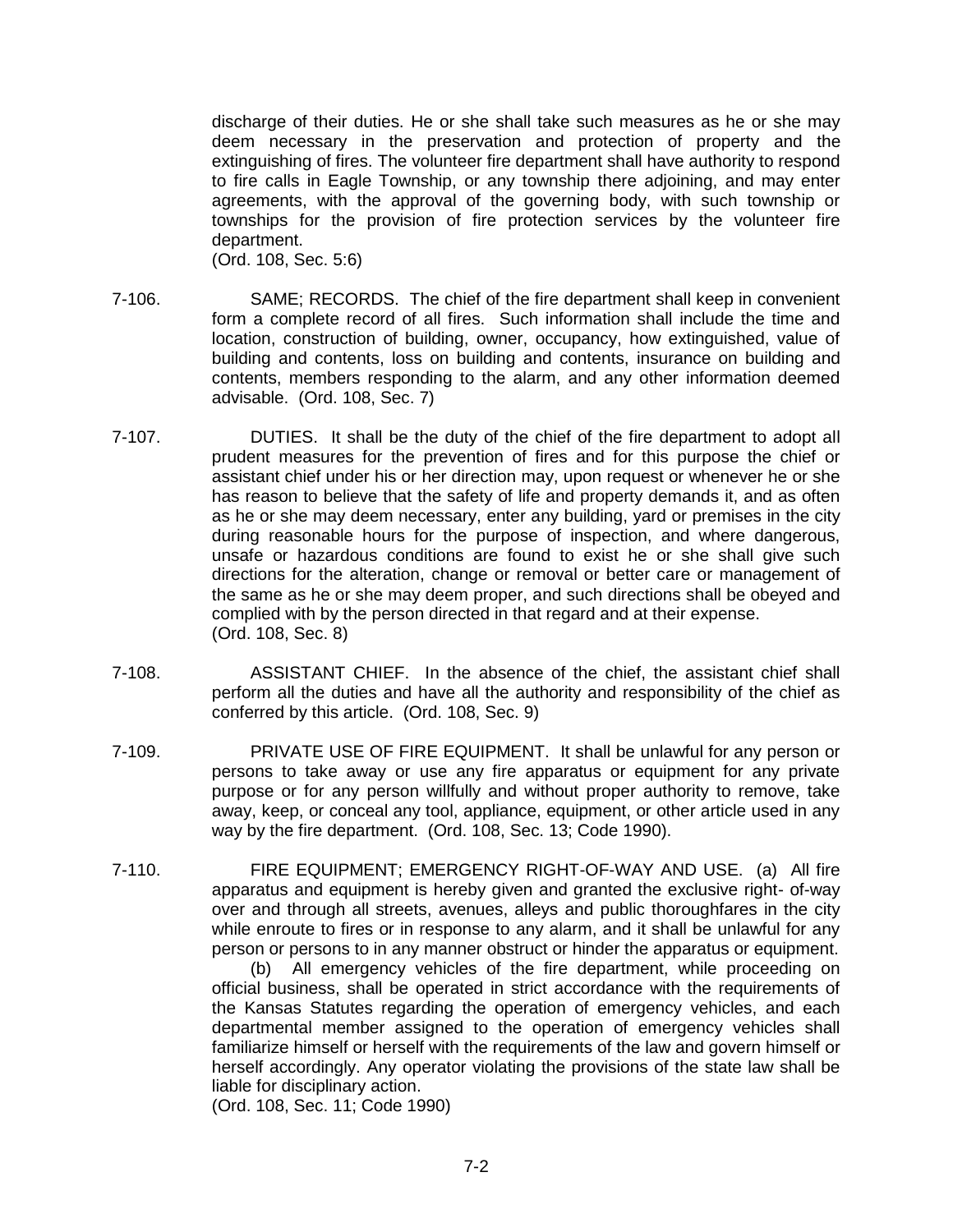- 7-111. (Reserved).
- 7-112. OBSTRUCTION OF FIRE HYDRANT. It shall be unlawful for any person to place or cause to be placed upon or about any fire hydrant any rubbish, building material, fence or other obstruction of any character, or in any manner obstruct, hinder, or delay the fire department in the performance of its duties in case of fire. Nor shall any person fasten to any fire hydrant any guy rope or brace, nor stand any vehicle within 15 feet of any such hydrant. (Ord. 108, Sec.11; Code 1990)
- 7-113. FALSE ALARM. It shall be unlawful for any person to knowingly make or sound or cause to be made or sounded, or by any other means, any false alarm. (Ord. 108, Sec. 12; Code 1990)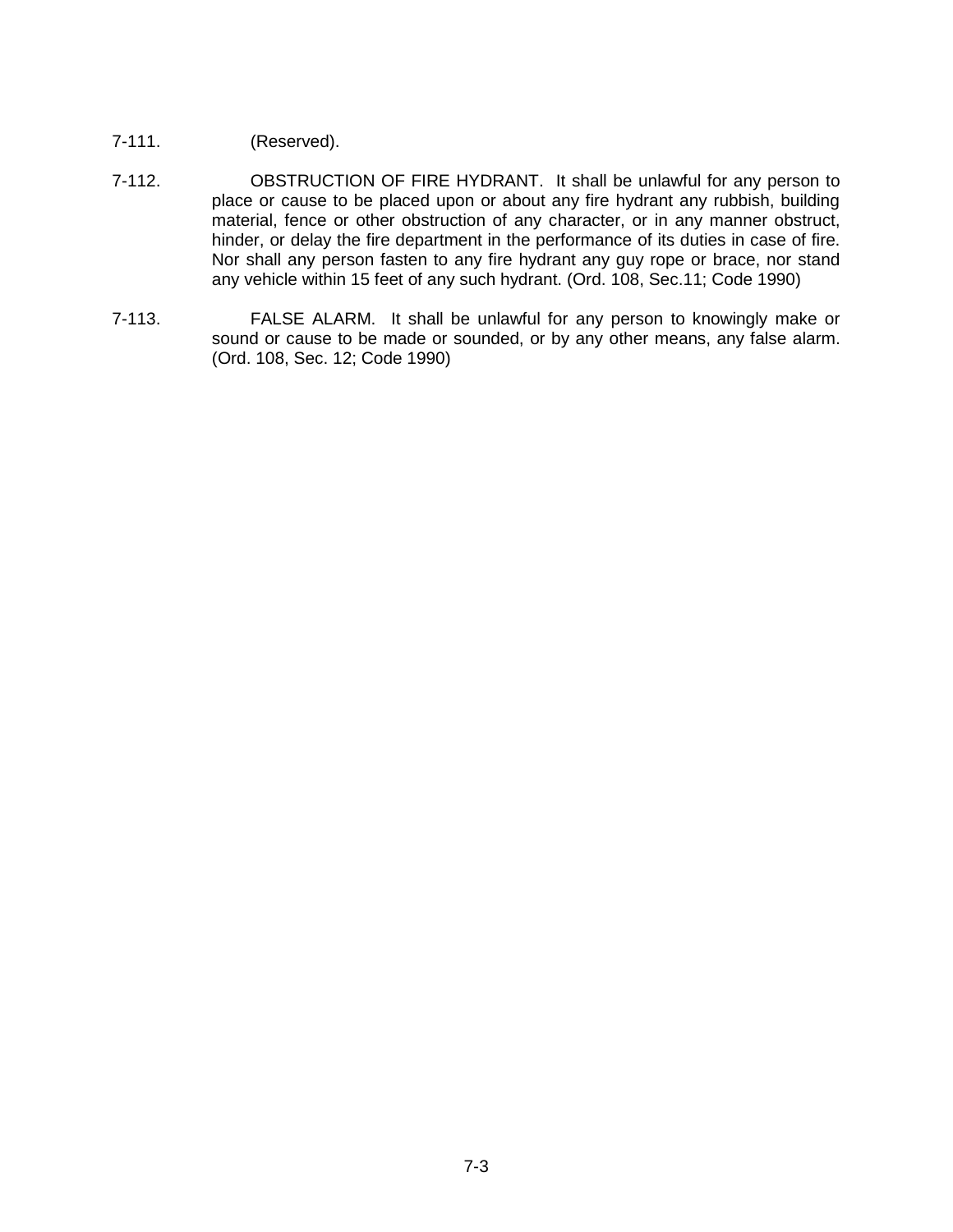# **ARTICLE 2. FIRE PREVENTION**

7-201. INCORPORATING UNIFORM FIRE CODE. There is hereby incorporated by reference, for the purpose of prescribing regulations, governing conditions hazardous to life and property from fire or explosion, that certain code and standards known as the Uniform Fire Code, edition of 1994, prepared and published in book form by the International Conference of Building Officials and the Western Fire Chiefs Association, 5360 South Workman Mill Road, Whittier, California, as amended by Sections I and IV of Resolution No. 7-1996 of the Board of County Commissioners of Sedgwick County, Kansas, except such portions as are hereinafter omitted, amended, or modified. One copy of the Uniform Fire Code and Sedgwick County Resolution No. 7-1996 shall be marked "Official Copy as adopted by Ordinance No. 135," to which shall be attached a copy of this ordinance, and filed with the city clerk to be open to inspection and available to the public during the hours the city offices are open.

(Ord. 135, Sec. 1; Code 2016)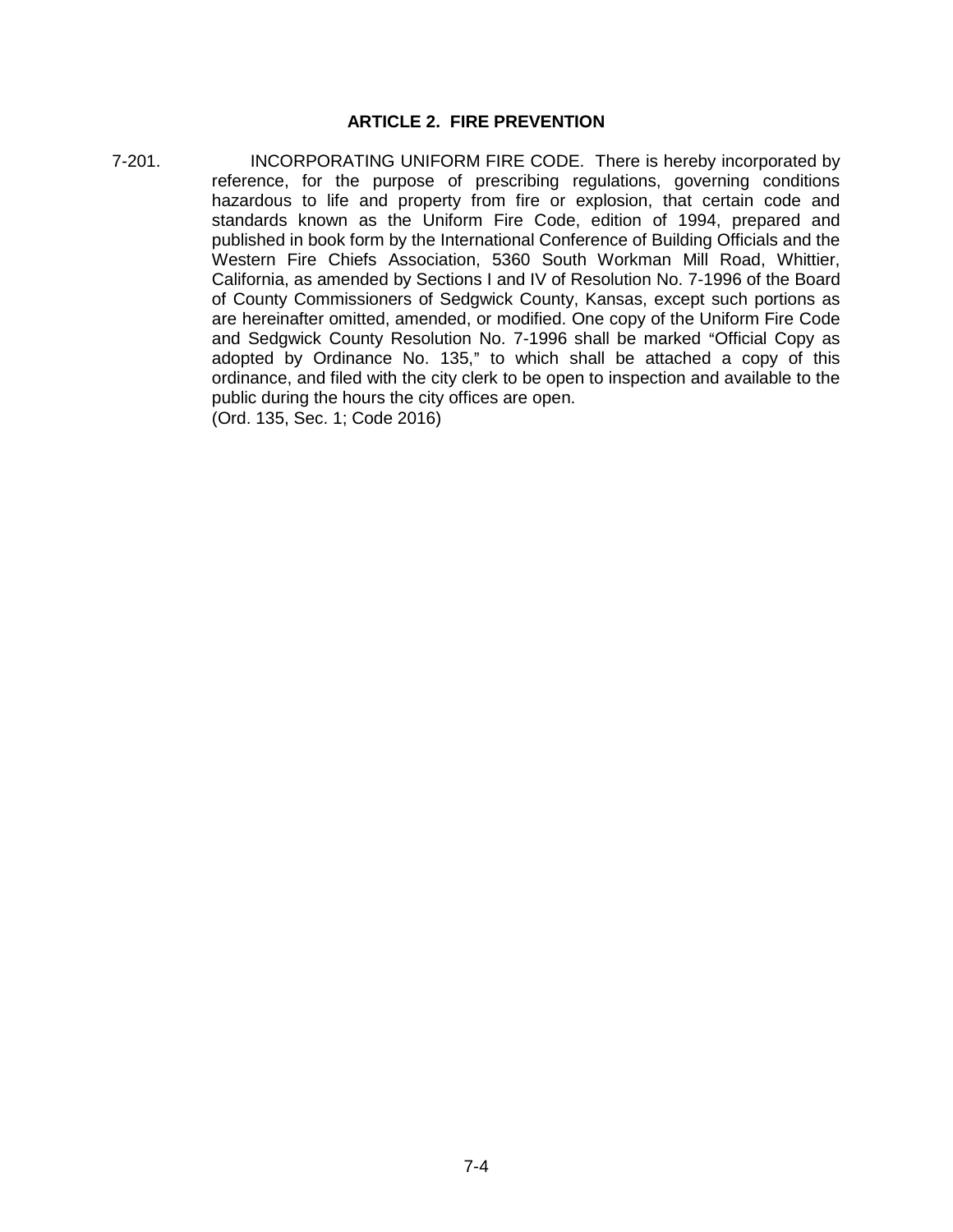## **ARTICLE 3. FIREWORKS**

- 7-301. DEFINITIONS. The term "fireworks" and the type and kind of such fireworks permitted under this article shall be referred to and be in compliance with K.S.A. 31-155 and the Rules and Regulations of the Kansas State Fire Marshall in Section 22-6-7 of such rules and Regulations effective January 1, 1973, which are hereby incorporated by reference as provided by law. In addition, fireworks shall not be permitted which are of the "bottle-rocket" type or which cause a projectile with an aerial explosion and to further ban the sale, ignition, and use of "aerial luminaries" to prevent conditions hazardous to life and property from fire and explosion; such prohibitions to be effective within the corporate limits of the City of Bentley. (Ord. 272; Code 2016)
- 

#### 7-302. USE OF FIREWORKS.

(a) The discharging, firing or igniting of fireworks, as defined in Section 7- 301 of this article, is hereby prohibited except on dates and times as established by the governing body at least 30 days prior to the 4th of July of each year.

(b) The discharging, firing or igniting of fireworks, as defined in Section 7- 301 of this article, is hereby allowed on city streets and rights-of-way, so long as traffic is not impeded or impaired excluding city owned buildings or property of any kind or character, including, but not limited to, the City Park, on the dates and times as established annually by the governing body provided that the trash and residue is removed with 12 hours of discharge. Failure to cleanup discharge area shall result in further action being taken.

(c) The governing body may grant a permit for the public display of fireworks by responsible persons at such places and times as the governing body may determine. The application for a permit for display shall be made through the city clerk in writing at least 10 days in advance of the date of display. The application must be accompanied by proof of a bond or certificate of insurance in an amount deemed adequate by the governing body for the payment of all damages which could be caused to person or property by reason of the permitted display. (Ord. 272; Code 2016)

- 7-303. FIRE ZONES. It shall be unlawful for any person to discharge, fire or ignite any fireworks, as defined in section 7-301 of this article, within the existing fire zone as outlined in Ordinance 302 of the City of Bentley at any time. (Ord. 272; Code 2016)
- 7-304. FIREWORKS BAN. The Fire Chief, or lawfully constituted designate, can ban the use of fireworks if conditions exist that pose a hazard to life or property. (Ord. 272; Code 2016)
- 7-305. PERMIT TO SELL FIREWORKS.

(a) Permit applications shall be made at the city administrative offices between the first business day of April and the first business day of June.

(b) Clubs, organizations, and residents of the City of Bentley shall be eligible to apply for a permit to engage in the sale of fireworks.

(c) It shall be unlawful for any person to sell any fireworks as defined by Section 7-301 of this article within the corporate limits of the city without having first obtained a permit to engage in such sale.